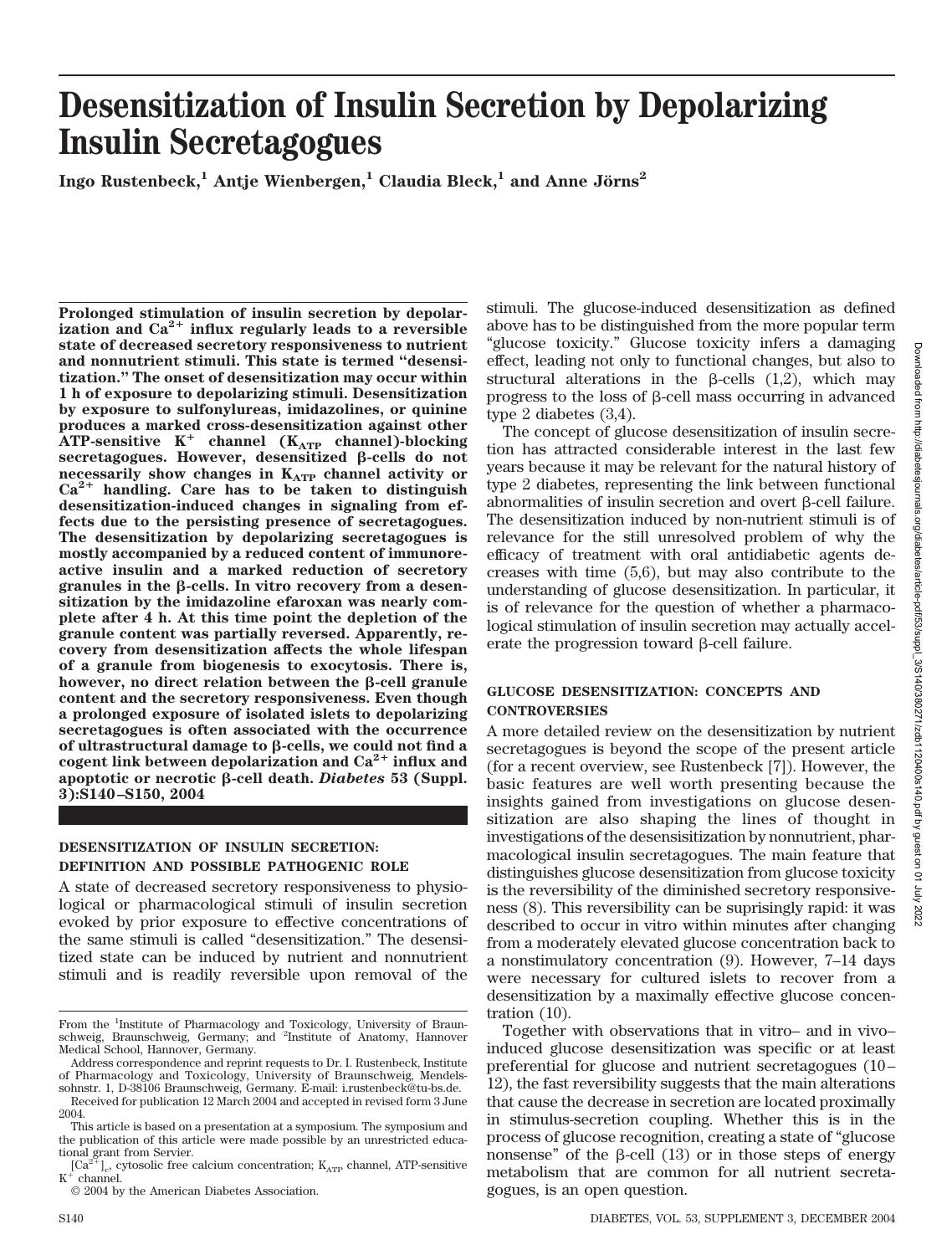Opposed to the concept of desensitized glucose recognition is the view that during prolonged exposure to elevated glucose concentrations,  $\beta$ -cells secrete more insulin than they are able to deliver to the exocytotic machinery. The concept of the "exhausted" or "overworked"  $\beta$ -cell (14) is supported by the observations that the insulin content and/or granule number of in vitro– and in vivo–desensitized B-cells is often reduced and that the desensitization by glucose can also diminish the response to other stimuli. There are conflicting results as to whether the decreased content is due to an absolutely lowered insulin synthesis (15) or to an imbalance between an increased supply and an even more increased demand (16,17).

Thus, one could define desensitization as a state of decreased glucose responsiveness when there is no global reduction in insulin or granule content of the B-cells. This definition is practically identical with that of the "third phase of insulin secretion" as given by Grodsky (18). It could be possible that the exhausted  $\beta$ -cell is not a so much an alternative concept of desensitization but an advanced state of desensitization. The lack of releasable insulin implicit in this definition requires the presence of morphological alterations: at least a partial degranulation of the  $\beta$ -cell should be recognizable. These alterations have to be fully reversible in the normal course of stimulus-secretion coupling. Similarly, the "overstimulated"  $\beta$ -cell (19), for which the definition emphasizes an enhanced secretory activity as the relevant mechanism, may represent a more advanced stage of desensitization. The further progression to  $\beta$ -cell damage, possibly by prolonged endogenous production of reactive oxygen species derived from glucose metabolism (20), would constitute the glucose toxicity. At this stage there is no reversibility in a strict sense; only repair is possible.

In the following review of secretagogue-induced desensitization we will use "desensitization" as a general phenomenological description of a reduced secretory responsiveness, thereby excluding neither the occurrence of  $\beta$ -cell exhaus- $\frac{1}{2}$  tion nor  $\beta$ -cell damage as possible companions or sequels. As with glucose-induced desensitization, the characteristics of interest are *1*) the onset and reversibility of desensitization, *2*) the specificity, *3*) the relation between changes in signaling and exhaustion of releasable insulin, and finally *4*) the possible induction of  $\beta$ -cell damage.

#### **DESENSITIZATION BY DEPOLARIZING INSULIN SECRETAGOGUES**

**Modes of action of depolarizing insulin secretagogues.** Currently, clinically used stimulators of insulin secretion are blockers of ATP-sensitive  $K^+$  channels ( $K_{ATP}$ channels). When  $K_{ATP}$  channels are closed, an inward leak current depolarizes the  $\beta$ -cells and elicits a Ca<sup>2+</sup> influx via voltage-dependent  $Ca^{2+}$  channels (21). Sulfonylureas, the prototypical  $K_{ATP}$  channel blockers, have at least one additional site of action that contributes to the insulinotropic effect. They enhance the acidification of the secretory granules of the  $\beta$ -cells by binding to a granular 65-kDa protein, thus activating chloride influx into the granules (22). The relevance of the latter mechanism for the clinical effect of sulfonylureas is an open question, but it has to be taken into account when analyzing in vitro observations.

Benzoic acid derivatives and phenylalanine derivatives block  $K_{\text{ATP}}$  channels via binding to SUR1 and can thus be termed as sulfonylurea analogs. The benzoic acid derivative repaglinide is probably devoid of direct effects on secretory granules in  $\beta$ -cells (23); it is unclear whether this is true for benzoic acid derivatives in general or the phenylalanine derivative nateglinide.

In previous years, imidazolines have gained considerable interest as potential oral antidiabetic drugs, because some of these compounds, which were originally synthesized to act as  $\alpha$ -adrenoceptor ligands, enhance insulin secretion only in the presence of a stimulatory glucose concentration (24–26). Like sulfonylureas, imidazolines inhibit  $K_{ATP}$  channels (27), but in contrast to sulfonylureas, the actions of imidazolines are probably due to a direct interaction with the pore-forming subunit Kir6.2 (28). Some imidazolines exert additional effects, such as release of  $Ca^{2+}$  from internal stores or activation of protein kinases, that may or may not contribute to the enhancement of insulin secretion (29–31). Recently, insulinotropic imidazoline compounds, which do not block  $K_{ATP}$  channels, have been described (32). These imidazolines are thought to act solely by mechanisms affecting the transduction of  $Ca^{2+}$  signals into exocytotic events (33). One such mechanism appears to be similar to that of sulfonylureas in that it involves the acidification of secretory granules (34). However, no data on desensitization by these compounds have been published thus far.

When insulin secretion is measured in vitro, a typical maneuver to elicit secretion by  $Ca^{2+}$  influx is to depolarize the  $\beta$ -cell plasma membrane by a high extracellular K<sup>+</sup> concentration (20–40 mmol/l).  $Ca^{2+}$  influx by itself, in addition to the stimulation of exocytosis, exerts a number of additional effects (feed-forward and feed-back), which may render the interpretation of long-term experiments less straightforward than expected. When the use of a high K- concentration is not feasible (typically in in vivo experimentation), 5–20 mmol/l arginine can be used to depolarize the  $\beta$ -cell membrane. In contrast to other insulinotropic amino acids, arginine is believed to stimulate insulin secretion not by acting as a fuel, but by depolarization, apparently because arginine is taken up by an electrogenic transporter (35).

**Desensitization by sulfonylureas.** Approximately 30 years ago a reversible impairment of insulin secretion by sulfonylureas, such as tolbutamide or glibenclamide, was noted (36). The sulfonylurea-induced desensitization was described to be selective for sulfonylureas (37,38), but in vitro experimentation showed that exposure of islets to sulfonylureas also markedly reduced glucose-induced insulin secretion (39–41). In vitro, the onset of an inhibitory effect of tolbutamide on insulin secretion became visible after 30 min (42). The higher the tolbutamide concentration, the more effective it was at diminishing the subsequent secretory response to glucose, even though the amount of insulin released during the tolbutamide exposure was virtually the same. In particular, the first-phase increase by glucose was blunted by the prior exposure to tolbutamide, whereas the second phase was reduced by  $\sim$ 50% (42).

When isolated mouse islets were cultured for a prolonged (18-h) period of time in the presence of  $500 \mu \text{mol/l}$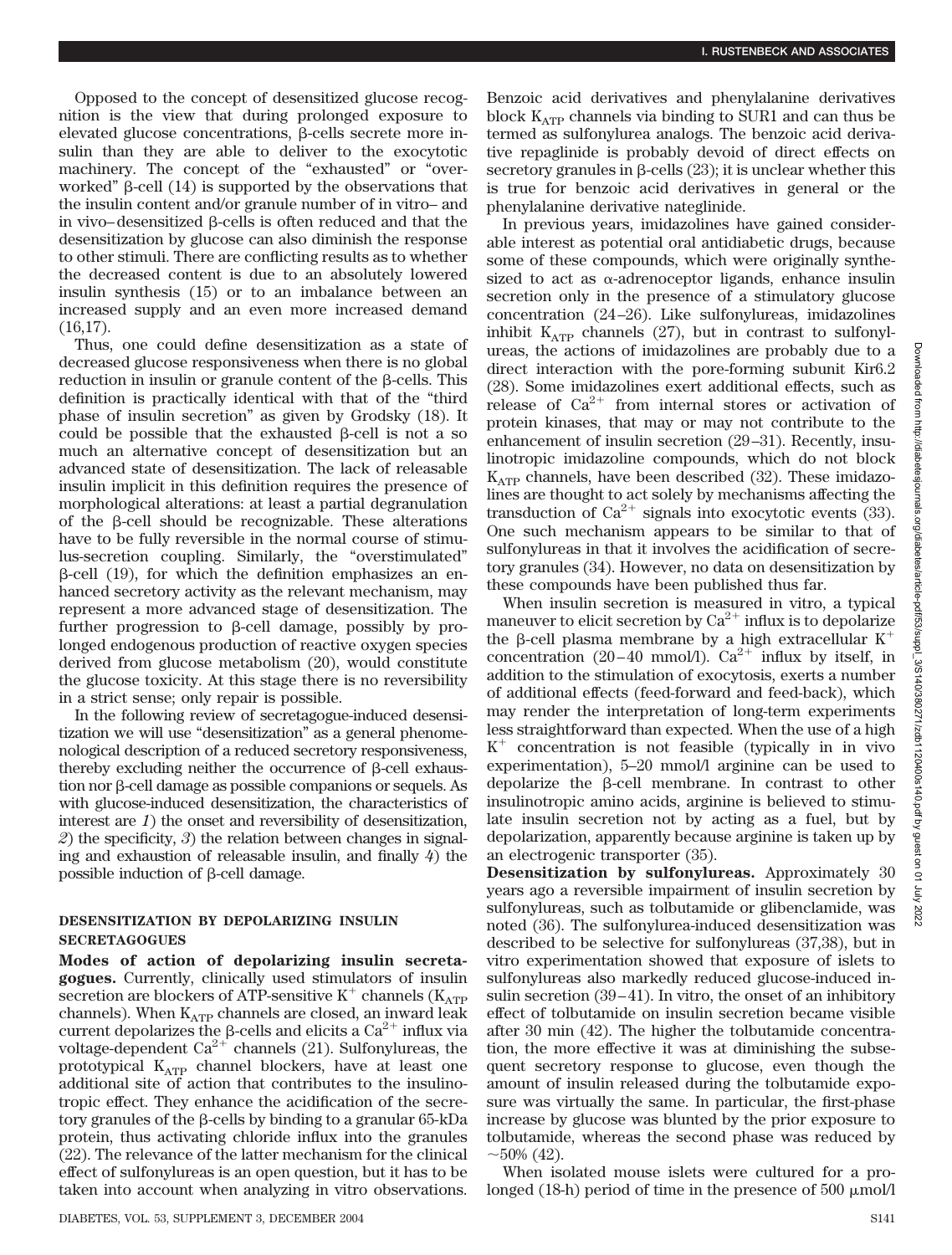

**FIG. 1. Desensitization of insulin secretion by maximally effective** concentrations of K<sub>ATP</sub> channel–blocking secretagogues. Isolated mouse pancreatic islets were cultured for 18 h in RPMI 1640 with 5 mmol/l glucose containing 500  $\mu$ mol/l tolbutamide, 100  $\mu$ mol/l alini**dine, or no secretagogue (control culture). Cultured islets were collected and perifused with a Krebs-Ringer medium containing 10 mmol/l glucose and the same secretagogue to which they had been exposed** previously  $(\bullet)$ . This was followed by a  $K^+$  depolarization. The secre**tory responses were compared with those of control-cultured islets (**E**). Adapted from Rustenbeck et al. (50).**

tolbutamide (in cell culture medium RPMI with 5 mmol/l glucose) and then used in perifusion experiments, the secretory rate in the presence of 10 mmol/l glucose was about half of the control value (Fig. 1). When the islets were re-exposed to 500  $\mu$ mol/l tolbutamide, the amount of insulin released corresponded to 39% of the amount of control-cultured islets. A subsequent  $K^+$  depolarization also yielded a clearly diminished response, as the amount of insulin secreted during this phase corresponded to 56% of the value of control-cultured islets (Fig. 1). In conclusion, a desensitization by sulfonylureas is of low specificity in that it does not only affect tolbutamide-induced secretion, but also affects—with considerable efficiency—the secretion induced by nutrient and other nonnutrient stimuli. The reported ability of nateglinide to be fully effective on tolbutamide- and glibenclamide-desenzitized islets (43) is thus unsuspected and not easily explained in view of the mechanisms discussed below.

-Cells that had been cultured in the presence of tolbutamide under the same conditions as those for the secretion measurements had a  $K_{ATP}$  channel activity that was not significantly different from controls when there was a 30-min wash-out phase before the experiments (44). Accordingly, tolbutamide-desensitized  $\beta$ -cells had a normal resting membrane potential and reacted with a marked depolarization to a renewed tolbutamide exposure (Fig. 2). Also, tolbutamide or a high  $K^+$  concentration increased the cytosolic free calcium concentration  $([Ca^{2+}]_c)$  only slightly less in tolbutamide-desensitized  $\beta$ -cells than in controls (44). From these data, it seems that there are only minor changes in the  $K_{ATP}$  channel–dependent signal pathway in tolbutamide-desensitized  $\beta$ -cells, which cannot explain the strongly diminished secretion.



**FIG. 2. Comparison of the effects of depolarizing insulin secretagogues on membrane potential of control-cultured (***A***) and secretagogue**desensitized  $\beta$ -cells (*B*). Isolated  $\beta$ -cells were cultured for 18 h in RPMI 1640 containing 5 mmol/l glucose and, additionally, 100  $\mu$ mol/l of **the named secretagogues (tolbutamide 500 mol/l) or no secretagogue (control culture). After cell culture the membrane potential was measured by patch clamping in the conventional whole-cell configura**tion under current clamp condition.  $\Box$ , values measured immediately **before reexposure to the secretagogue to which the cells had been** exposed previously;  $\mathbb{Z}$ , values during exposure;  $\mathbb{Z}$ , values after return **to basal extracellular medium. Data are means SE of four to six experiments. Adapted from Rustenbeck et al. (44).**

This conclusion is at variance with that of an investigation in which a high glibenclamide concentration (10 mol/l) was used to desensitze MIN6 cells (45). Here, a diminished presence of sulfonylurea receptor (SUR)-1 and, hence,  $K_{ATP}$  channel activity in the plasma membrane was proposed to be the underlying cause, via partial depolarization, of an increased basal  $\left[Ca^{2+}\right]_{c}$  and an impaired  $\lbrack Ca^{2+} \rbrack_c$  increase upon reexposure to glibenclamide. This discrepancy may be explained by taking into account that glibenclamide is a compound of very slow reversibility, which is most likely due to its intracellular accumulation (46). Similar effects (e.g., an increased basal  $\lbrack Ca^{2+}\rbrack _c$ and an increased basal rate of secretion) were seen in a study in which mouse islets had been exposed overnight to a therapeutic concentration (10 nmol/l) of glibenclamide (47). However, such effects were not produced by exposure to a comparably effective tolbutamide concentration  $(50 \mu \text{mol/l})$ . Only when tolbutamide was also present during the functional tests did such effects on signal transduction occur (47). In conclusion, when the objective is to characterize the lasting changes induced by sulfonylurea desensitization with as little interference as possible from the desensitizing agent, tolbutamide appears to be a more convenient experimental tool than glibenclamide.

Both sulfonylureas, however, led to a similar reduction in insulin content and glucose-induced insulin secretion (47). This confirms earlier in vitro observations that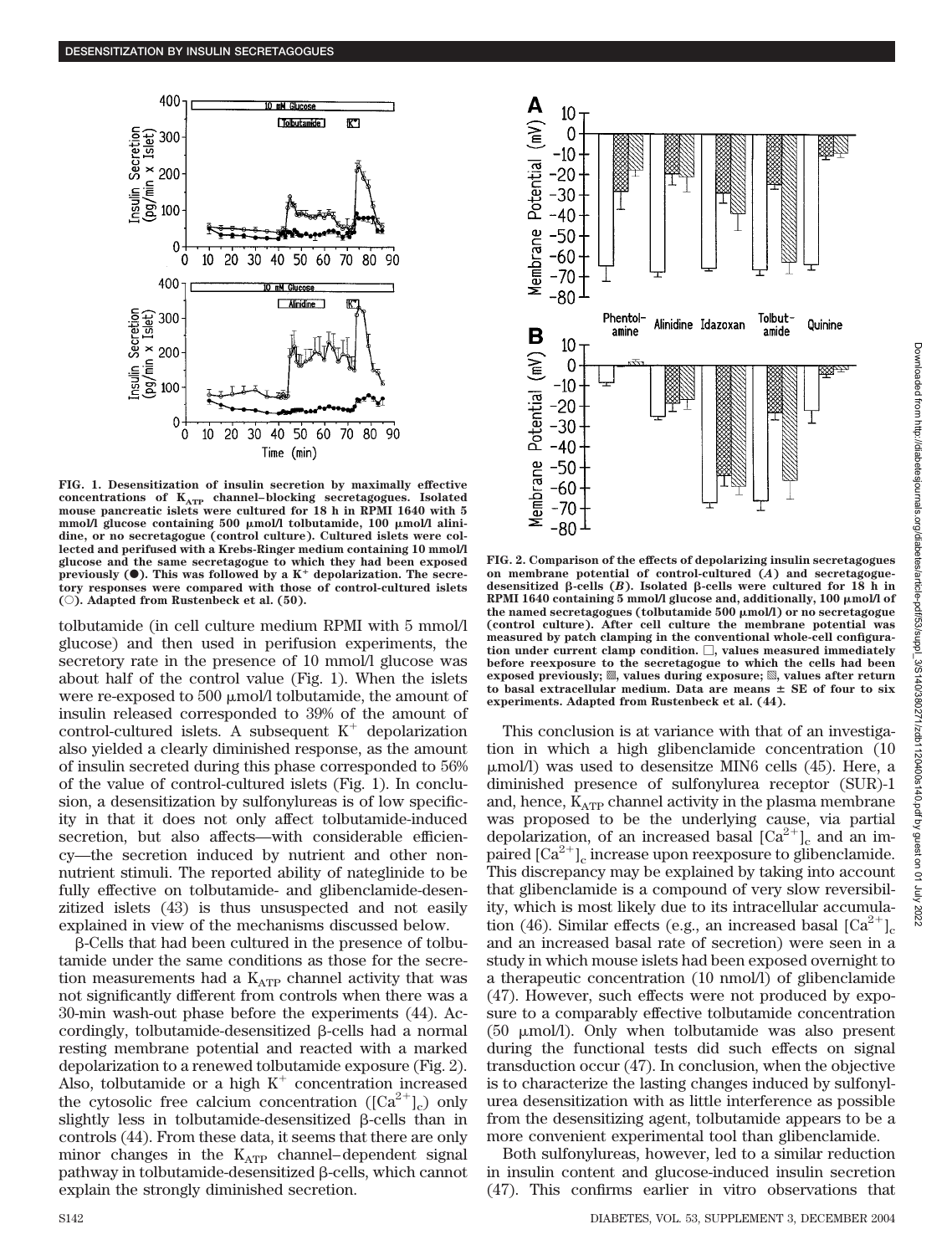

chronic exposure to not only a high but also a low therapeutically relevant tolbutamide concentration decreases the response to a glucose stimulus (48). This cross-desensitization could be due to the functional changes in signal transduction and/or the depletion of insulin stores, reflecting the controversy of  $\beta$ -cell desensitization versus  $\beta$ -cell exhaustion. Measurements of immunoreactive insulin have mostly shown moderate reductions (mostly by 10–30%) of insulin content, even after extended periods of time (41,45,48–50).

Electron microscopy of islets after exposure to sulfonylureas showed more impressive changes (Fig. 3). Islets that had been cultured for 18 h in the presence of 500 mol/l tolbutamide (using cell culture medium RPMI 1640 with 5 mmol/l glucose, the same conditions as for the secretion measurements) showed a strong degranulation of the  $\beta$ -cells and at the same time a cystic enlargement of the rough endoplasmic reticulum and a well-developed Golgi complex (Fig. 3*B*). A number of small clear vesicles were present in the cytoplasm, often situated in the vicinity of the dilated cisternae. Quantitatively, 86% of the  $\beta$ -cells in tolbutamide-desensitized islets were degranulated. Under control conditions all endocrine cell types in the isolated islets were ultrastructurally well preserved. Only a minority of the  $\beta$ -cells were degranulated (~15%), and the cell organelles involved in the synthesis of insulin, such as the cisternae of the rough endoplasmic reticulum

 $FIG. 3. Degranulation of pancreate  $\beta$ -cells by$ **induction of desensitization. Isolated pancreatic islets were cultured for 18 h in RPMI 1640 with 5 mmol/l glucose (control;** *A***) or in the** presence of  $500 \mu \text{mol/l}$  tolbutamide  $(B)$ ,  $100$ **mol/l alinidine (***C***), or 100 mol/l quinine (***D***). In contrast to the strongly degranulated** -**-cells with enlarged endoplasmic reticulum after tolbutamide treatment (***B***), alinidine**desensitized β-cells showed a partial degran**ulation but no other characteristic features**  $(C)$ . Nine percent of the  $\beta$ -cells were damaged **or necrotic after quinine exposure (***D***). The percentage (mean SE) of degranulated** -**-cells was determined in five islets of me-** $\frac{1}{2}$  dium size and was  $86 \pm 3$  for tolbutamide,  $66 \pm 4$  for alinidine, and  $65 \pm 7$  for quinine. **Under control conditions, the percentage of**  $\text{degranulated } \beta\text{-cells was } 14 \pm 2. \text{ Magnifica-}$ **tion 5,500.** *A* **and** *B* **adapted from Rustenbeck et al. (50).**

and the Golgi complex, were developed to the same extent as in mouse  $\beta$ -cells under in vivo conditions, excluding unspecific effects of the cell culture conditions (Fig. 3*A*).

The observation of a strong degranulation by tolbutamide concurs with earlier light and electron microscopic measurements in which massive degranulations were found after in vitro and in vivo exposure to tolbutamide or other sulfonylureas (51–54). In those studies, at least 2–3 h were necessary for a degranulation to become significant, and the minimal content of granules was reached after 18–24 h. It is remarkable that a complete regranulation after a single high dose of tolbutamide in vivo required 48 h, and even a partial regranulation required 24 h after the nadir of granule content (55). A similarly strong degranulation was observed after in vivo (55) and in vitro (56) exposure to a high dose of glibenclamide and again reversibility required several days (53,55,56). As described above, a cystic enlargement of the endoplasmic reticulum was seen in the degranulated  $\beta$ -cells, suggestive of an increased biosynthetic activity. In fact, prolonged exposure to high concentrations of sulfonylureas induces an islet hypertrophy, which was originally believed to be therapeutically relevant (57). Paradoxically, both insulin content and insulin synthesis are decreased under this condition (48,56,58), which may contribute to the slow reversibility of the sulfonylurea-induced degranulation.

It is conceivable that the early phase of desensitization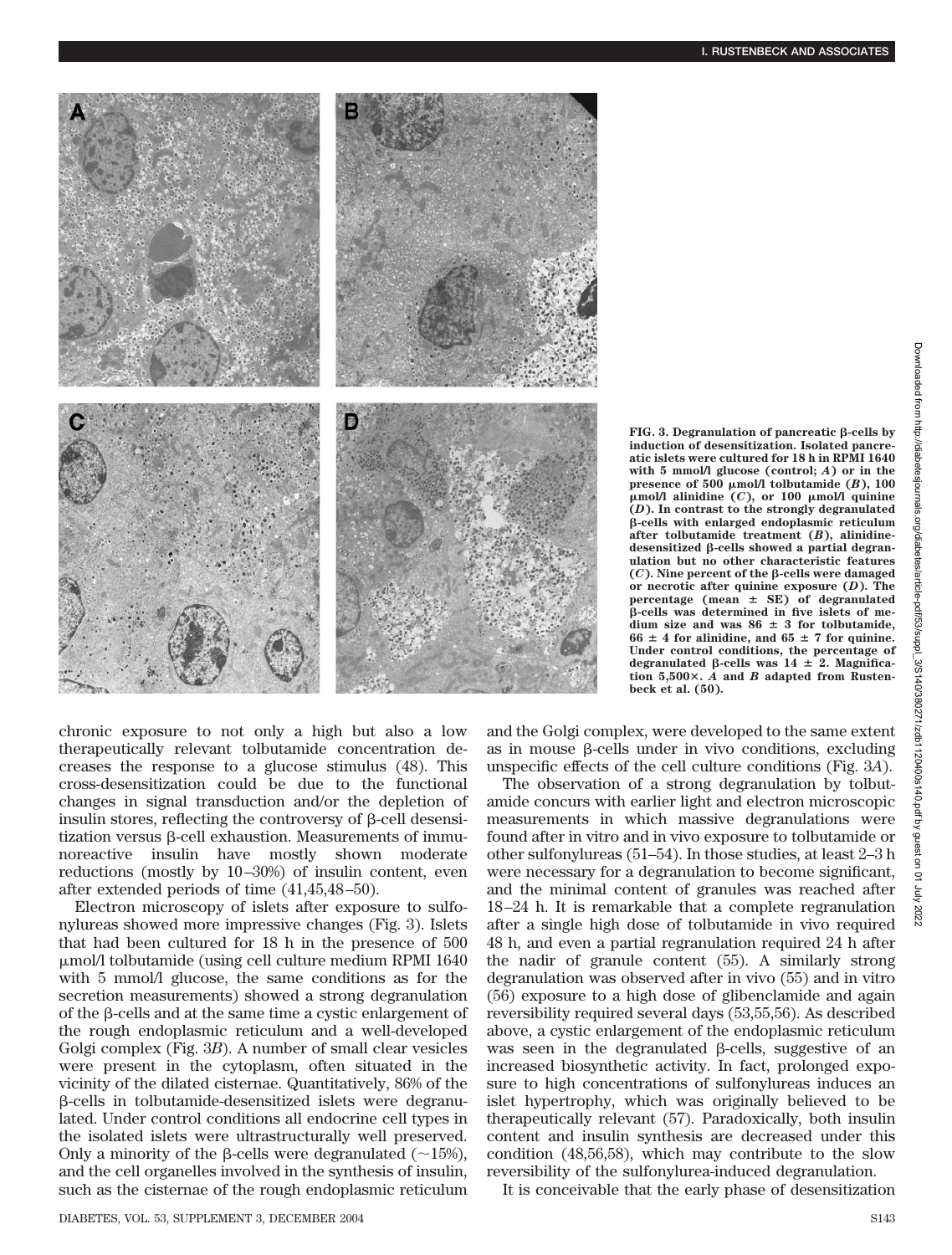by tolbutamide, and after prolonged exposure, may involve different mechanisms. After all, an ultrastructurally visible degranulation cannot account for the early events. In this context, it is interesting that a long-term low-dose application of tolbutamide in vivo induced a desensitization without reducing the insulin content, while a high dose clearly did so. Unfortunately, no ultrastructural examinations were performed in this study (48). A mechanism that could contribute to both the acute and chronic effect is an interference with energy metabolism. It has long been known that tolbutamide decreases ATP levels of islets (59,60). This effect is already measurable after 15 min in the presence of 100  $\mu$ mol/l and even of 30  $\mu$ mol/l, which is close to therapeutic concentrations (61). At this early time point, the ATP loss cannot be explained by degranulation. Because there is also an increase in oxygen consumption under this condition (61), tolbutamide may have a partial uncoupling effect on oxidative phosphorylation.

There are two obvious questions remaining: *1*) is the degranulation sufficiently explained by the depolarizing effect of the secretagogues, and *2*) is regranulation a prerequisite for a functional recovery of secretion? These aspects will be discussed below after presenting data on the imidazoline-induced desensitization.

**Desensitization by imidazolines and other depolarizing secretagogues.** The desensitization of insulin secretion by imidazolines was explored initially to substantiate the hypothesis that imidazolines stimulate insulin secretion by binding to a receptor that activates a second messenger cascade (62). The desensitization by imidazolines was described to be specific, since the pretreated islets still responded to high glucose and to diazoxide, whereas the typical effect of imidazolines to overcome the diazoxide block of secretion was lost. Only imidazolines that stimulated insulin secretion, such as phentolamine and efaroxan, but not an apparently inactive imidazoline, idazoxan, induced a desensitization (63).

When isolated islets were cultured in the presence of 100  $\mu$ mol/l of the imidazoline alinidine, under the same condition as described above for tolbutamide desensitization, a strongly reduced secretory responsiveness resulted (Fig. 1). The secretory response was not only diminished upon reexposure to the imidazoline (19% of controlcultured islets), but also upon  $K^+$  depolarization (36% of control). On the whole, the desensitization by alinidine resembled the desensitization induced by tolbutamide (Fig. 1). The exposure to alinidine and the prototypical imidazoline phentolamine desensitized isolated islets not only against reexposure to the same compound but also against a stimulation by tolbutamide and quinine (50). The cross-desensitization does not come as a surprise when bearing in mind that the imidazolines share essential parts of the  $\beta$ -cell signaling cascade with the sulfonylureas and quinine. Likewise, overnight culture in a medium with a high  $K^+$  concentration moderately but significantly reduced the secretory response to sulfonylureas, imidazolines, and quinine (50). The conclusion, that a prolonged depolarization is sufficient to elicit a desensitization, is supported by the observation that arginine also decreased the response to a subsequent glucose or tolbutamide stimulus (11).

Downloaded from http://diabetesjournals.org/diabetes/article-pdf/53/suppl\_3/S140/380271/zdb1120400s140.pdf by guest on 01 July 2022Downloaded from http://diabelesjournals.org/diabetes/article-pdf/53/suppl\_3/S140/380271/zdb11120400s140.pdf by guest on 01

2022

Measurements of the  $\beta$ -cell membrane potential showed clear differences between the imidazolines and tolbutamide (Fig. 2). Under control conditions, the depolarization by all imidazoline compounds tested was much less reversible than the depolarization by tolbutamide. Most conspicuously, the depolarization by phentolamine and also by quinine was still increasing during wash out of the compounds. Thus, it is not surprising that after overnight exposure to phentolamine, the desensitized  $\beta$ -cells were strongly depolarized even before re-exposure to this compound (Fig. 2). Actually, it took 1 day for phentolaminedesensitized  $\beta$ -cells to regain a modest spontaneous  $K_{ATP}$ channel activity (44). This is similar to the use of glibenclamide, which is apparently retained in  $\beta$ -cells for several days, thus rendering difficult the distinction between mechanisms of desensitization and effects caused by the persisting presence of the secretagogue.

The immunoreactive insulin content of the imidazolinedesensitized islets was differently affected: after an 18-h exposure to phentolamine, there was no decrease in insulin content, whereas alinidine desensitization produced a reduction of  $\sim$ 25% (50). This was confirmed by ultrastructural examination in which the  $\beta$ -cell degranulation in phentolamine-exposed islets was not significantly different from that of control-incubated islets, whereas 100  $\mu$ mol/l alinidine led to a degranulation in ~40% of the β-cells (Fig. 3*C*). This degree of degranulation was comparable to that induced by an 18-h exposure to 100  $\mu$ mol/l quinine or 40 mmol/l  $K^+$  (50). The ultrastructure of imidazoline- and quinine-incubated islets differed from that of sulfonylurea-incubated islets in that the  $\beta$ -cells showed no cystic enlargement of the endoplasmic reticulum (Fig. 3*C* and *D*). Apparently, the above-discussed biosynthetic activation is specific for sulfonylureas and not a general property of  $K_{ATP}$  channel–blocking insulin secretagogues. The degranulation, even though significantly less extensive than after tolbutamide exposure, was still of a magnitude that an exhaustion of insulin stores could be involved in the decreased secretory response. Thus, the same challenge arises with imidazolines as with nutrients and sulfonylureas: how to distinguish  $\beta$ -cell exhaustion from  $\beta$ -cell desensitization.

This question was addressed using the imidazoline efaroxan (64) because its acute effects on stimulus-secretion coupling in the  $\beta$ -cell, like those of tolbutamide, were quickly reversible (65). As with the previous experiments, the desensitization was brought about by culturing overnight (18–20 h) in RPMI 1640 medium containing 5 mmol/l glucose and  $100 \mu$ mol/l of the secretagogue. Compared with control-cultured islets, the efaroxan-induced secretion in the presence of 10 mmol/l glucose was reduced to  $\sim$ 20%, whereas the basal rates in the presence of 5 mmol/l glucose alone were similar (Fig. 4). Interestingly, efaroxan had a slight stimulatory effect on control-cultured islets in the presence of 5 mmol/l glucose, whereas it had no or even a slight inhibitory effect on freshly isolated islets under this condition (65). The extent of desensitization by efaroxan was similar when the cell culture medium contained 10 mmol/l glucose (data not shown).

The efaroxan-induced desensitization also affected the stimulation by  $500 \mu$ mol/l tolbutamide, which was reduced by  $\sim$  50% but left intact the response to a subsequent K<sup>+</sup>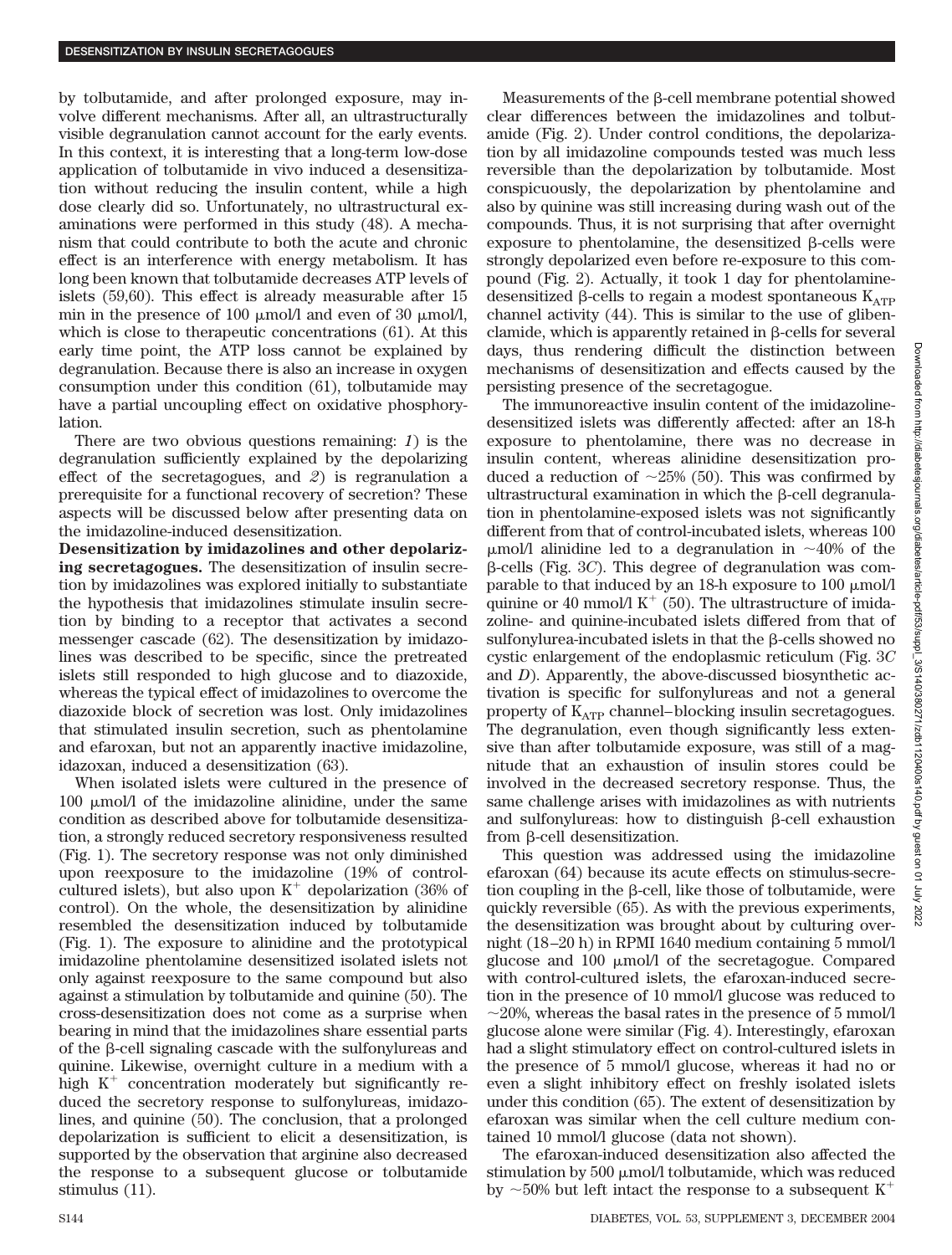

**FIG. 4. Desensitization of insulin secretion by the imidazoline efaroxan. Isolated mouse pancreatic islets were cultured for 18 h in RPMI 1640 with 5 mmol/l glucose containing either 100 mol/l efaroxan or no secretagogue (control culture). Cultured islets were collected and perifused with a Krebs-Ringer medium containing glucose and secreta**gogues, as indicated. In comparison with control-cultured islets  $(\bigcirc)$ , **efaroxan-exposed islets have a much reduced response in the presence of 10 mmol/l glucose (***A***). The response of efaroxan-exposed islets to 500 mol/l tolbutamide is reduced to 50% as compared with control**cultured islets, but the response to a  $K^+$  depolarization is virtually **unchanged (***B***). After an additional culture period of 4 h without a secretagogue, efaroxan-exposed islets show a largely restored response to efaroxan in the presence of 10 mmol/l glucose and even have an overshoot response in the presence of 5 mmol/l glucose (***C***).**

depolarization (Fig. 4). This observation concurs with the above conclusion that desensitization by imidazolines also reduces the response to other  $K_{ATP}$  channel–blocking agents, but is in contrast to other investigations that found no such cross-desensitization between efaroxan and tolbutamide (66,67). Perhaps the discrepancy is due to specific properties of the insulin-secreting BRIN BD11 cell line used in these investigations. This would also explain the observation that the depolarizing secretagogue BTS 67 582 desensitized against a tolbutamide stimulus but not against an efaroxan stimulus (49).

The virtually unimpaired response to  $K^+$  depolarization after efaroxan desensitization is remarkably different from the modest response to a  $K^+$  depolarization after desensitization by the imidazoline alinidine and by tolbutamide (Fig. 1). Presuming that here the desensitization was due to changes in signaling rather than a shortage of secretionready granules, the reversibility of efaroxan-induced desensitization was assessed. The usual desensitization procedure was followed by a 4-h recovery period in cell culture medium without efaroxan. When these islets were perifused with 10 mmol/l glucose, the efaroxan-induced secretion was nearly as high as that of control-cultured islets (Fig. 4). The response to efaroxan in the presence of 5 mmol/l glucose was even much stronger than the slight increase produced by control-cultured islets, which may represent a sort of rebound phenomenon. Of note, in freshly isolated mouse islets, efaroxan has no stimulatory effect in the presence of 5 mmol/l glucose.

The obvious question was whether the fast recovery of secretory responsiveness was accompanied by a change in the granulation status of the  $\beta$ -cells. Electron microscopy of efaroxan-desensitized islets showed that  $\sim 90\%$  the -cells were degranulated (Fig. 5*A*), similar to the tolbutamide desensitization. There were even fewer secretory granules in the vicinity of the plasma membrane than after tolbutamide exposure. In contrast to tolbutamide-desensitization (Fig. 3*B*), but similar to islets cultured in the presence of a high  $K^+$  concentration, alinidine, or quinine, there were no signs of stimulated biosynthetic activity (Fig. 5*A*). After the 4-h recovery period, the granule content had already increased but was still significantly below that of normal islets. Thus, there is a clear dissociation between secretory responsiveness and granulation state of the  $\beta$ -cells under this condition. Another remarkable feature appearing during the recovery period was the enlargement of the Golgi apparatus in the majority of the β-cells (Fig. 5*B*). The prominent Golgi apparatus would fit to a rebounding insulin synthesis and granule biogenesis. A restored secretory responsiveness in the presence of a strongly diminished granule pool necessitates a large increase in turnover. A moderate increase of turnover in the granule pool may also occur during sulfonylureainduced desensitization (68), but more often the decrease in insulin content was matched by the decrease in secretion (47,69).

The mechanisms responsible for the decreased secretory response after efaroxan desensitization do not seem to involve the  $K_{ATP}$  channel. There was an unchanged resting plasma membrane potential ( $-75.8 \pm 0.4$  mV vs.  $-73.3 \pm 1.7$  mV in controls) and a marked depolarizing effect ( $-32.9 \pm 5.4$  mV vs.  $-28.3 \pm 3.4$  mV in controls) by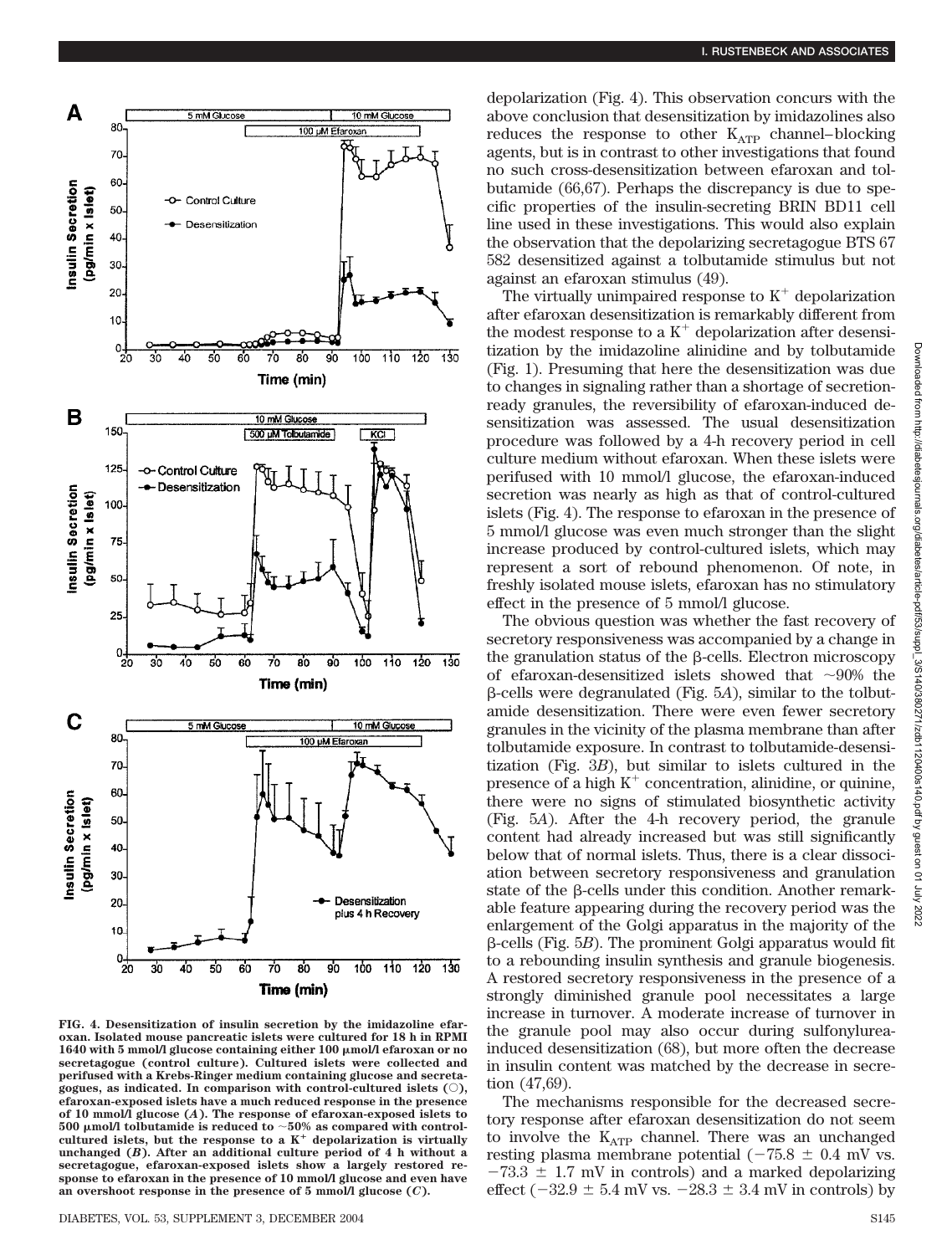

**FIG. 5. Effect of exposure to efaroxan (***A***) and recovery from efaroxan**  $\exp$ *exposure* (*B*) on the ultrastructure of pancreatic  $\beta$ -cells. Isolated **pancreatic islets were cultured for 18 h in RPMI 1640 with 5 mmol/l glucose in the presence of 100 mol/l efaroxan (***A***) or were subsequently cultured for additional 4 h in RPMI 1640 with 5 mmol/l glucose without efaroxan (***B***). Note the prominent Golgi apparatus and the occurrence of vesicles at different stages of maturation during recovery. Magnification 11,400.**

reexposure to 100  $\mu$ mol/l efaroxan. When the membrane potential was measured using the perforated patch mode, efaroxan induced oscillatory patterns of depolarization in desensitized as well as in normal cultured  $\beta$ -cells (65). Measurements of  $\lbrack Ca^{2+} \rbrack_c$  in single  $\beta$ -cells showed that at all three efaroxan concentrations tested (10, 30, and 100  $\mu$ mol/l), the increase in efaroxan-desensitized  $\beta$ -cells was the same as in control-cultured  $\beta$ -cells (Fig.  $6A$ ). Thus, the situation in efaroxan-desensitized  $\beta$ -cells is principally the same as in tolbutamide-desensitized  $\beta$ -cells (Fig.  $6A$ ): an intact  $Ca^{2+}$  signal meeting with a largely reduced insulin store. On the level of the intact islet, however, a difference between efaroxan-desensitized islets and controls could be found: While efaroxan normally elicited an oscillatory pattern of  ${\rm [Ca^{2+}]}_{\rm c}$  increase, which was synchronized in the whole islet (65), efaroxan-desensitized islets showed

smaller and desynchronized increases in  $\lbrack Ca^{2+}\rbrack _c$  (Fig. 6*B*). Thus, changes in the  $\beta$ -cell– $\beta$ -cell coupling within an islet may contribute to the secretagogue-induced desensitization. -**-Cell toxicity of depolarizing insulin secretagogues.** Finally, the question has to be addressed whether prolonged exposure to depolarizing insulin secretagogues is principally toxic for  $\beta$ -cells, similar to the progression from glucose desensitization to glucotoxicity. In fact, it was shown earlier that tolbutamide as well as high glucose concentrations induced apoptosis in isolated pancreatic -cells and islets. This effect appeared to be dependent on  $Ca^{2+}$  influx through voltage-dependent  $Ca^{2+}$  channels (70). The authors concluded that a prolonged influx of  $\text{Ca}^{2+}$  into the  $\beta$ -cell, elicited either by glucose or tolbutamide, was the critical event triggering  $\beta$ -cell apoptosis. On the other hand, experiments with insulin-secreting cell lines showed that there were large differences in toxicity between imidazoline insulin secretagogues and that one imidazoline, efaroxan, was virtually nontoxic, despite being a known blocker of  $K_{ATP}$  channels (71).

Experiments with HIT cells and isolated islets showed that depolarization-induced  $Ca^{2+}$  influx was not necessarily leading to apoptosis (72). It was confirmed that two imidazolines, idazoxan and phentolamine, affected  $\beta$ -cell viability by inducing apoptosis. Quinine at high concentrations (1 mmol/l) was also markedly toxic, but in contrast to idazoxan and phentolamine, no signs of apoptosis could be detected. Tolbutamide and the imidazoline alinidine were both moderately toxic, but again this did not seem to involve apoptosis. Interestingly, efaroxan did not affect cell viability even at the highest concentration tested (1 mmol/l).

Ultrastructurally, there was a higher number of damaged  $\beta$ -cells (4–18%) in secretagogue-cultured islets than in control-cultured islets (2%). In control-cultured islets, damaged  $\beta$ -cells were only visible in the islet periphery, whereas in secretagogue-exposed islets, centrally located  $\beta$ -cells were also affected (Fig. 3*B* and *D*). In some  $\beta$ -cells, swollen mitochondria and intracytoplasmic vacuolization were seen as signs of a principally reversible damage. In the majority of the affected  $\beta$ -cells, ruptures of organelle membranes and of the plasma membrane, signs of irreversible damage, were found. Such alterations in the  $\beta$ -cell morphology were produced by the imidazolines idazoxan (18% of the  $\beta$ -cells affected), phentolamine (6%), and alinidine (5%). Quinine induced changes in 9% of the  $\beta$ -cells, and tolbutamide only in 4%. In islets exposed to efaroxan, no centrally located  $\beta$ -cells were affected, confirming the lack of toxicity found with  $\beta$ -cell lines (71,72).

The role of depolarization-induced  $Ca^{2+}$  influx was checked by ultrastructural examination of isolated mouse islets cultured for 18 h in RPMI medium containing either 40 mmol/l  $K^+$  or one of the above secretagogues and, additionally, 50  $\mu$ mol/l D600 (methoxyverapamil). Electron microscopy revealed that the number of damaged or necrotic  $\beta$ -cells (1.7  $\pm$  0.5% in control-cultured islets) increased slightly to  $3.5 \pm 0.8\%$  after 18 h of exposure to 40 mmol/l KCl. The percentage of damaged cells was unchanged by the concomitant presence of 50  $\mu$ mol/l D600 in the incubation medium. Likewise, D600 did not reduce the occurrence of  $\beta$ -cell damage by exposure to 100  $\mu$ mol/l idazoxan, 100  $\mu$ mol/l phentolamine, or 500  $\mu$ mol/l tolbut-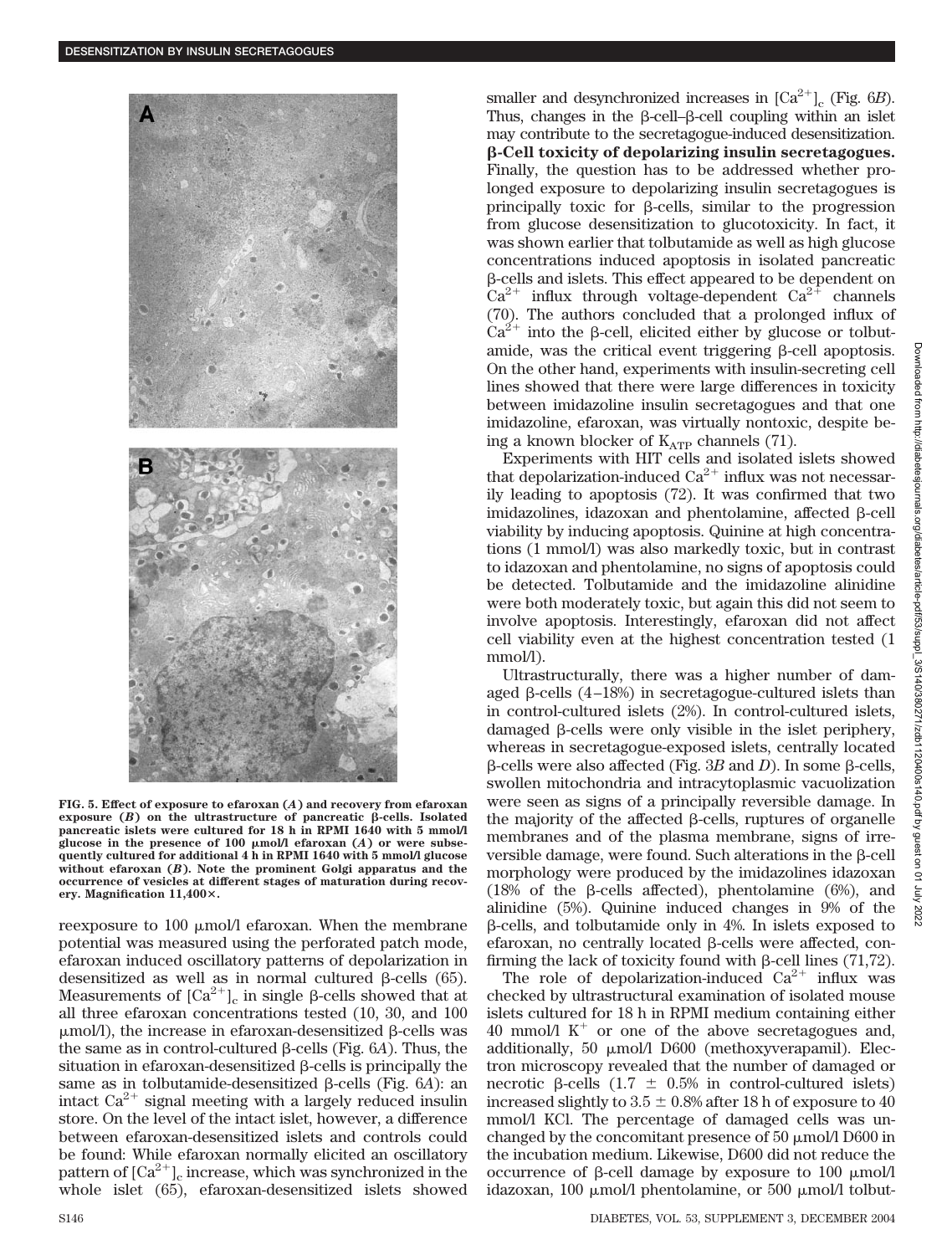

FIG. 6. Effect of desensitization by efaroxan on  ${\rm [Ca^{2+}]}_{\rm c}$  in single β-cells (*A*) or isolated islets (*B*). Isolated pancreatic islets or single islet cells were cultured for 18 h in RPMI 1640 with 5 mmol/l glucose in the presence of 100  $\mu$ mol/l efaroxan and were thereafter loaded with Fura 2/AM. *A***: Efaroxan-exposed cells responded in the same way to increasing concentrations of efaroxan as control-cultured cells (***left panels***). The same** situation was found in tolbutamide-desensitized β-cells, which responded to tolbutamide like control-cultured cells (*right panels*). Data are means  $\pm$  SE of three experiments. B: Whereas control-cultured islets responded to efaroxan with an oscillatory increase of  $[Ca^{2+}]_c$  (*upper panel*), **the response of efaroxan-exposed islets was a moderate increase with only few, desynchronized oscillations (***lower panel***). The registrations are typical for five experiments each.**

amide. It is noteworthy that in none of the sections damaged, non– $\beta$ -cells could be found underlining the much more pronounced vulnerability of  $\beta$ -cells (72). In contrast to glucose toxicity, there appears to be no common pathway for  $K_{ATP}$  channel–blocking secretagogues leading from a desensitization straight to  $\beta$ -cell damage.

#### **CONCLUSIONS**

**Desensitization versus exhaustion.** A desensitization produced by prolonged exposure to depolarizing insulin secretagogues is regularly accompanied by a marked reduction in the number of  $\beta$ -cell granules. This observation seems to support the concept of the exhausted  $\beta$ -cell. However, the amount of insulin released during the desensitizing exposure to the secretagogues is not increased. Thus, it could be possible that in vitro the reduced granule content may be due to a downregulation of granule formation rather than to an imbalance between a stimulated granule formation and an even more stimulated granule discharge.

**Onset of desensitization.** The onset of the secretagogueinduced desensitization within  $\leq 1$  h of exposure underlines the relevance of functional changes as opposed to a global lack of insulin. However, it is conceivable that a subpool of release-ready granules is not sufficiently refilled because signals for exocytosis and for refilling may diverge. Compared with the regulation of exocytosis (22),

much less is known about the regulation of granule maturation and trafficking in the  $\beta$ -cell (73).

**Recovery from desensitization.** After removal of the desensitizing secretagogue, functional recovery was nearly complete when the granule content was not yet replenished. The granule biogenesis appeared stimulated even though only a basal (5 mmol/l) glucose concentration was present during the recovery period. This raises the question as to which signals regulate granule biogenesis. Likewise, stimulated secretion in the presence of a lowgranule content requires an increased turnover in the granule pool. Whether this turnover is strictly sequential or involves the bypassing of aged granules by newly synthesized ones (68,74) is an intriguing question. New techniques (75) may provide an answer. Finally, the mechanism underlying the increased efficacy of the secretagogue in the presence of basal glucose is worth investigating.

**Specificity.** The desensitization by depolarizing insulin secretagogues appears to be of a low specificity because the glucose-induced secretion (basal and stimulated) was also affected. Also, a cross-desensitization between imidazolines and sulfonylureas was obvious. However, the characteristics of desensitization are not uniform for all secretagogues: some compounds (tolbutamide and alinidine) also decreased the secretion in response to a  $K^+$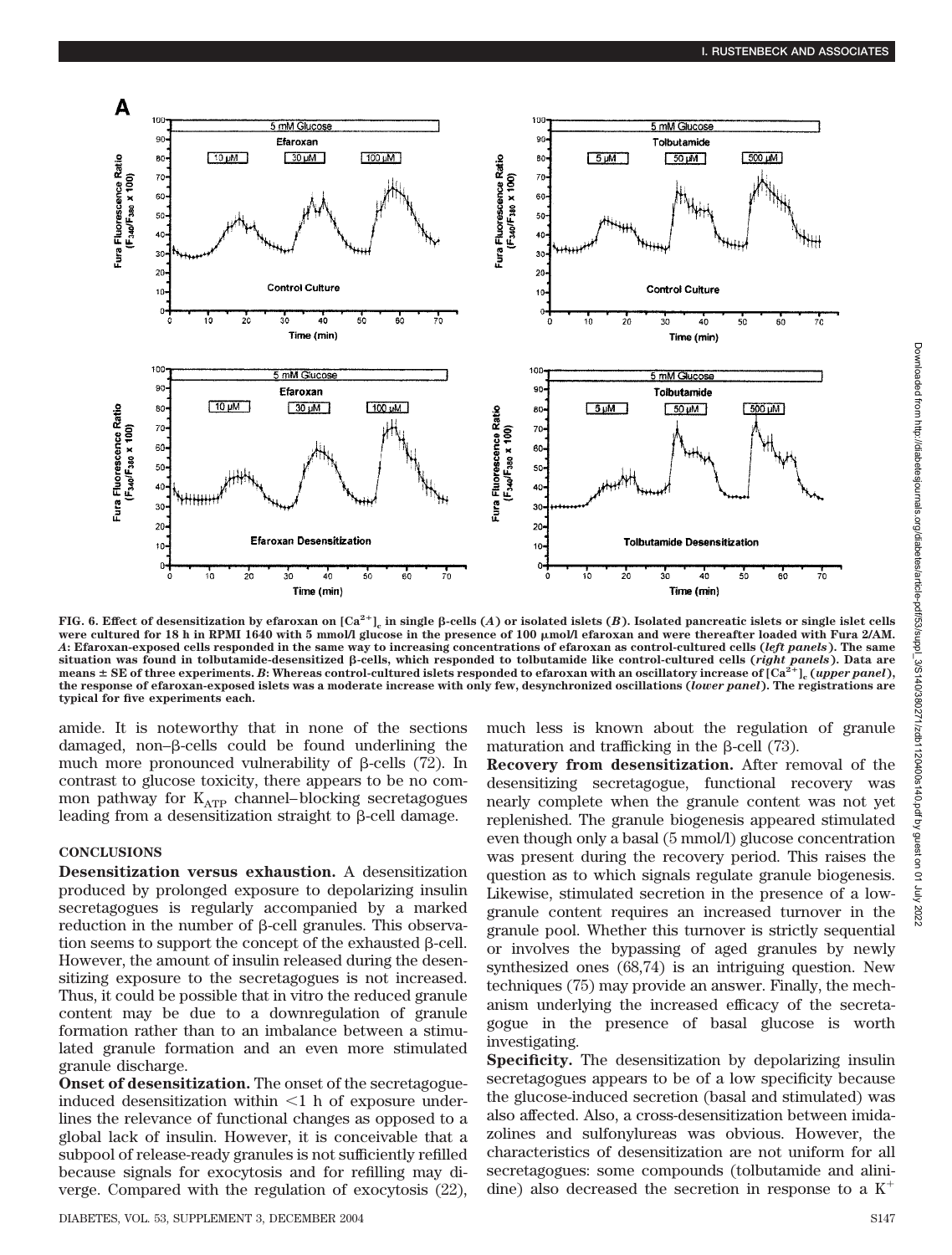

depolarization while others (idazoxan and efaroxan) left this response unchanged.

**Signaling.**  $K_{ATP}$  channel–dependent signaling (channel closure, depolarization, increase of  $[\text{Ca}^{2+}]_c$  is largely unimpaired when a prolonged exposure to a quickly reversible drug like tolbutamide or efaroxan has resulted in a desensitization of secretion. Lasting changes in these parameters, which are occasionally reported, are most likely due to the use of secretagogues, which accumulate in the  $\beta$ -cell (e.g., glibenclamide and phentolamine). An interference with  $K_{ATP}$  channel–independent metabolic signaling is conceivable, but the mechanisms of this "amplifying pathway" (76) still await clarification. Conceptually, the  $K_{ATP}$  channel–independent coupling of energy metabolism to secretion could be a relevant site for secretagogue-induced desensitization, since the energy metabolism may control insulin secretion at a step distal to  $Ca^{2+}$  influx (77–79).

**Toxicity.** The small but undeniable toxicity of high concentrations of the secretagogues is apparently not explained by depolarization and  $Ca^{2+}$  influx. It is nevertheless remarkable that efaroxan is devoid of such a toxicity. The ultrastructural changes produced by tolbutamide are typical for sulfonylurea exposure but not for a secretagogue-induced desensitization as such.

#### **ACKNOWLEDGMENTS**

This work was supported by grants from the Deutsche Forschungsgemeinschaft (Ru 368/4-1) and the Deutsche Diabetes Gesellschaft.

Skillful technical assistance by Petra Weber, Verena Lier-Glaubitz, and Ute Sommerfeld is gratefully acknowledged.

#### **REFERENCES**

- 1. Rosetti L, Giaccari A, DeFronzo RA: Glucose toxicity. *Diabetes Care* 13:610–630, 1990
- 2. Robertson RP, Olson LK, Zhang HJ: Differentiating glucose toxicity from glucose desensitization: a new message form the insulin gene. *Diabetes* 43:1085–1089, 1994
- 3. Klöppel G, Lohr M, Habich K, Oberholzer M, Heitz PU: Islet pathology and the pathogenesis of type 1 and type 2 diabetes mellitus revisited. *Surv Synth Pathol Res* 4:110–125, 1985
- 4. Weir GC, Laybutt DR, Kaneto H, Bonner-Weir S, Sharma Α: β-cell adaption and decompensation during the progression of diabetes. *Diabetes* 50: S154–S159, 2001
- 5. Groop L, Pelkonen R, Koskimies S, Bottazzo GF, Doniach D: Secondary failure to treatment with oral antidiabetic agents in non-insulin-dependent diabetes. *Diabetes Care* 9:129–133, 1986
- 6. Robertson RP: Defective insulin secretion in NIDDM: integral part of a multiplier hypothesis. *J Cell Biochem* 48:227–233, 1992
- 7. Rustenbeck I: Desensitization of insulin secretion. *Biochem Pharmacol* 63:1921–1935, 2002
- 8. Grill V, Westberg M, Östenson CG: B-cell insensitivity in a rat model of non-insulin-dependent diabetes: evidence for a rapidly reversible effect of previous hyperglycemia. *J Clin Invest* 80:664–669, 1987
- 9. Anello M, Rabuazzo AM, Degano C, Caltabiano V, Patane` G, Vigneri R, Purrello F: Fast reversibility of glucose-induced desensitization in rat pancreatic islets. *Diabetes* 45:502–506, 1996
- 10. Kaiser N, Corcos AP, Sarel I, Cerasi E: Monolayer culture of adult rat pancreatic islets on extracellular matrix: modulation of B-cell function by chronic exposure to high glucose. *Endocrinology* 129:2067–2076, 1991
- 11. Davalli AM, Pontiroli A, Socci C, Bertuzzi F, Fattor B, Braghi S, DiCarlo V, Pozza G: Human islets chronically exposed in vitro to different stimuli become unresponsive to the same stimuli given acutely: evidence supporting specific desensitization rather than  $\beta$ -cell exhaustion. *J Clin Endocrinol Metab* 74:790–794, 1992
- 12. Bedoya FJ, Jeanrenaud B: Insulin secretory response to secretagogues by perifused islets from chronically glucose-infused rats. *Diabetes* 40:15–19, 1991
- 13. Robertson RP: Type II diabetes, glucose "non-sense", and islet desensitization. *Diabetes* 38:1501–1505, 1989
- 14. Leahy JL:  $\beta$ -cell dysfunction with chronic hyperglycemia: the "overworked -cell" hypothesis. *Diabetes Rev* 4:298–319, 1996
- 15. Marshak S, Leibowitz G, Bertuzzi F, Socci C, Kaiser N, Gross DJ, Cerasi E, Melloul D: Impaired  $\beta$ -cell functions induced by chronic exposure of cultured human pancreatic islets to high glucose. *Diabetes* 48:1230–1236, 1999
- 16. Ling Z, Kiekens R, Mahler T, Schuit F, Pipeleers-Marichal M, Sener A, Klöppel G, Malaisse WJ, Pipeleers DG: Effects of chronically elevated glucose levels on the functional properties of rat pancreatic  $\beta$ -cells. *Diabetes* 45:1774–1782, 1996
- 17. Andersson A, Westmann J, Hellerström C: Effects of glucose on the ultrastructure and insulin biosynthesis of isolated mouse pancreatic islets maintained in tissue culture. *Diabetologia* 10:743–753, 1974
- 18. Grodsky GM: A new phase of insulin secretion: how will it contribute to our understanding of β-cell function? *Diabetes* 38:673-678, 1989
- 19. Grill V, Björklund A: Overstimulation and β-cell function. *Diabetes* 50: S122–S124, 2001
- 20. Robertson RP, Harmon J, Tran PO, Tanaka Y, Takahashi H: Glucose toxicity in  $\beta$ -cells: type 2 diabetes, good radicals gone bad, and the glutathione connection. *Diabetes* 52:581–587, 2003
- 21. Ashcroft FM, Rorsman P: Electrophysiology of the pancreatic β-cell. *Prog Biophys Mol Biol* 54:87–142, 1991
- 22. Barg S: Mechanism of exocytosis in insulin-secreting B-cells and glucagonsecreting A-cells. *Pharmacol Toxicol* 92:3–13, 2003
- 23. Fuhlendorff J, Rorsman P, Kofod H, Brand CL, Rolin B, MacKay P, Shymko R, Carr RD: Stimulation of insulin release by repaglinide and glibenclamide involves both common and distinct processes. *Diabetes* 47:345–351, 1998
- 24. Schulz A, Hasselblatt A: An insulin-releasing property of imidazoline derivatives is not limited to compounds that block  $\alpha$ -receptors. *Naunyn*-*Schmiedeberg's Arch Pharmacol* 340:712–714, 1989
- 25. Chan SLF, Morgan NG: Stimulation of insulin secretion by efaroxan may involve interaction with potassium channels. *Br J Pharmacol* 176:97–101, 1990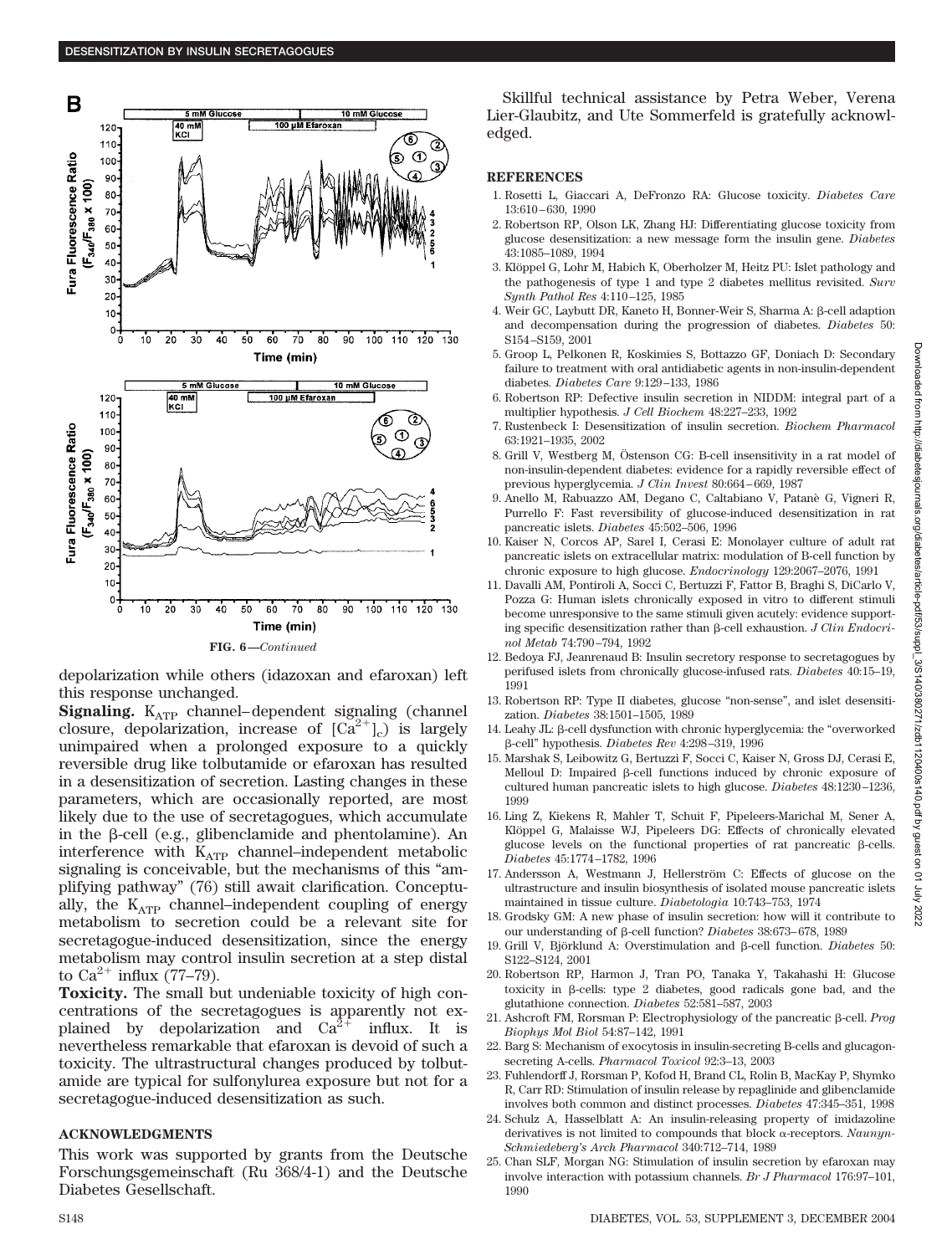- 26. Rustenbeck I, Leupolt L, Kowalewski R, Hasselblatt A: Heterogeneous characteristics of imidazolines-induced insulin secretion. *Naunyn-Schmiedeberg's Arch Pharmacol* 359:235–242, 1999
- 27. Jonas JC, Plant TD, Henquin JC: Imidazoline antagonists of  $\alpha_2$ -adrenoceptors increase insulin release in vitro by inhibiting ATP-sensitive  $K^+$ channels in pancreatic β-cells. *Br J Pharmacol* 107:8-14, 1992
- 28. Proks P, Ashcroft F: Phentolamine block of  $\mathrm{K}_{\mathrm{ATP}}$  channels is mediated by Kir6.2. *Proc Natl Acad SciUSA* 94:11716–11720, 1997
- 29. Zaitsev SV, Efanov AM, Efanova IB, Larsson O, Östenson C-G, Gold G, Berggren PO, Efendic S: Imidazoline compounds stimulate insulin release by inhibition of  $K_{ATP}$  channels and interaction with the exocytotic machinery. *Diabetes* 45:1610–1618, 1996
- 30. Mourtada M, Chan SLF, Smith SA, Morgan NG: Multiple effector mechanisms regulate the insulin secretory response to the imidazoline RX-871024 in isolated rat pancreatic islets. *Br J Pharmacol* 127:1279–1287, 1999
- 31. Rustenbeck I, Köpp M, Polzin C, Hasselblatt A: No evidence for PKC activation in stimulation of insulin secretion by phentolamine. *Naunyn-Schmiedeberg s Arch Pharmacol* 358:390–393, 1998
- 32. Efanov AM, Zaitsev SV, Mest HJ, Raap A, Appelskog IB, Larsson O, Berggren PO, Efendic S: The novel imidazoline compound BL11282 potentiates glucose-induced insulin secretion in pancreatic  $\beta$ -cells in the absence of modulation of  $\mathrm{K}_{\mathrm{ATP}}$  channel activity. *Diabetes* 50:797–802, 2001
- 33. Efendic S, Efanov A, Berggren PO, Zaitsev A: Two generations of insulinotropic imidazoline compounds (Abstract). *Diabetes* 51 (Suppl. 2):S448– S454, 2002
- 34. Hoy M, Olsen HL, Andersen HS, Bokvist K, Buschard K, Hansen J, Jacobsen P, Petersen JS, Rorsman P, Gromada J: Imidazoline NNC77–0074 stimulates insulin secretion and inhibits glucagon release by control of  $Ca^{2+}$ -dependent exocytosis in pancreatic  $\alpha$ - and  $\beta$ -cells. *Eur J Pharmacol* 446:213–221, 2003
- 35. Smith PA, Sakura H, Coles B, Gummerson N, Proks P, Ashcroft FM: Electrogenic arginine transport mediates stimulus-secretion-coupling in mouse pancreatic β-cells. *J Physiol* 499:625-635, 1997
- 36. Dunbar JC, Foa PP: An inhibitory effect of tolbutamide and glibenclamide on the pancreatic islets of normal animals. *Diabetologia* 10:27–32, 1974
- 37. Filliponi P, Marcelli M, Nicoletti I, Pacifici R, Santeusanio F, Brunetti P: Suppressive effect of long-term sulfonylurea treatment on A, B, and D cells of normal rat pancreas. *Endocrinology* 113:1972–1979, 1983
- 38. Karam JH, Sanz E, Salomon E, Nolte MS: Selective unresponsiveness of pancreatic B-cells to acute sulfonylurea stimulation during sulfonylurea therapy in NIDDM. *Diabetes* 35:1314–1320, 1986
- 39. Zawalich WS: Phosphoinositide hydrolysis and insulin secretion in response to glucose are impaired in isolated rat islets by prolonged exposure to the sulfonylurea tolbutamide. *Endocrinology* 125:281–286, 1989
- 40. Gullo D, Rabuazzo AM, Vetri M, Gatta C, Vinci C, Buscema M, Vigneri R, Purrello F: Chronic exposure to glibenclamide impairs insulin secretion in isolated rat pancreatic islets. *J Endocrinol Invest* 14:287–291, 1991
- 41. Rabuazzo AM, Buscema M, Vinci C, Caltabiano V, Vetri M, Forte F, Vigneri R, Purello F: Glyburide and tolbutamide induce desensitization of insulin release in rat pancreatic islets by different mechanisms. *Endocrinology* 131:1815–1820, 1992
- 42. Henquin JC: Tolbutamide stimulation and inhibition of insulin release: studies of the underlying ionic mechanisms in isolated rat islets. *Diabetologia* 18:151–160, 1980
- 43. Hu S, Wang S, Dunning BE: Effectiveness of nateglinide on in vitro insulin secretion from rat pancreatic islets desensitized to sulfonylureas. *Int J Exp Diabetes Res* 2:73–79, 2001
- 44. Rustenbeck I, Dickel C, Grimmsmann T: Desensitization of insulin secretory response to imidazolines, tolbutamide and quinine. II. Electrophysiological and fluorimetric studies. *Biochem Pharmacol* 62:1695–1703, 2001
- 45. Kawaki J, Nagashima K, Tanaka J, Takashi M, Miyazaki M, Gonoi T, Mitsuhashi N, Nakajima N, Iwanaga T, Yano H, Seino S: Unresponsiveness to glibenclamide during chronic treatment induced by reduction of ATPsensitive K<sup>+</sup> channel activity. *Diabetes* 48:2001-2006, 1999
- 46. Panten U, Burgfeld J, Goerke F, Rennicke M, Schwanstecher M, Wallasch A, Zünkler BJ, Lenzen S: Control of insulin secretion by sulfonylureas, meglitinide, and diazoxide in relation to their binding to the sulfonyurea receptor in pancreatic islets. *Biochem Pharmacol* 38:1217–1229, 1989
- 47. Anello M, Gilon P, Henquin JC: Alterations of insulin secretion from mouse pancreatic islets treated with sulphonylureas: perturbations of  $Ca^{2+}$  regulation prevail over changes in insulin content. *Br J Pharmacol* 127:1883– 1891, 1999
- 48. Schauder P, Arends J, Frerichs H: Onset and reversibility of changes in secretory function and composition of isolated rat pancreatic islets following long-term administration of high or low tolbutamide doses. *Metabolism* 26:9–15, 1977
- 49. McClenaghan N, Ball AJ, Flatt P: Induced desensitization of the insulinotropic effects of antidiabetic drugs, BTS 67 582 and tolbutamide. *Br J Pharmacol* 130:478–484, 2000
- 50. Rustenbeck I, Winkler M, Jörns A: Desensitization of insulin secretory response to imidazolines, tolbutamide and quinine. I. Secretory and morphological studies. *Biochem Pharmacol* 62:1685–1694, 2001
- 51. Williamson JR, Lacy PE, Grisham JW: Ultrastructural changes in islets of the rat produced by tolbutamide. *Diabetes* 10:460–469, 1961
- 52. Lee JC, Grodsky GM, Bennett LL, Smyth-Kyle DF, Craw L: Ultrastructure of  $\beta$ -cells during the dynamic response to glucose and tolbutamide in vitro. *Diabetologia* 6:542–549, 1970
- 53. Engelbart K, Bähr H, Kief H: Ultrastruktur der B-Zellen des Rattenpankreas nach ein- und mehrmaliger Gabe von HB419. *Drug Res* 19:1456–1463, 1969
- 54. Bänder A, Pfaff W, Schesmer G: Lichtoptisch-morphologische Untersuchungen an der B-Zelle der Langerhans'schen Insel nach Verabreichung von HB419. *Drug Res* 19:1448–1451, 1969
- 55. Pfaff W, Schöne HH: Zur Insulinfreisetzung aus Pankreas durch Sulfonylharnstoffe. *Drug Res* 19:1445–1448, 1969
- 56. Hakan Borg L, Andersson A: Long-term effects of glibenclamide on the insulin production, oxidative metabolism, and quantitative ultrastructure of mouse pancreatic islets maintained at different glucose concentrations. *Acta Diabetol Lat* 18:65–83, 1981
- 57. Loubatieres A: Physiological and pharmacological aspects of the central role of the pancreas in the mode of action of hypoglycemic sulfonamides. *Acta Diabetol Lat* 6 (Suppl. 1):216–255, 1969
- 58. Schauder P, Frerichs H: Tolbutamide-induced changes of the DNA, protein and insulin content and the secretory activity of isolated rat pancreatic islets. *Diabetologia* 11:301–305, 1975
- 59. Hellman B, Idahl LA, Danielsson A: Adenosine triphosphate levels of mammalian pancreatic B-cells after stimulation with glucose and hypoglycemic sulfonylureas. *Diabetes* 18:509–516, 1969
- 60. Ashcroft SJH, Weerasinghe LC, Randle PJ: Interrelationsship of islet metabolism, adenosine triphosphate content and insulin release. *Biochem J* 132:223–231, 1973
- 61. Panten U, Zünkler BJ, Scheit S, Kirchhoff K, Lenzen S: Regulation of energy metabolism in pancreatic islets by glucose and tolbutamide. *Diabetologia* 29:648–654, 1986
- 62. Morgan NG, Chan SLF: Imidazoline binding sites in the endocrine pancreas: can they fulfil their potential as targets for the development of new insulin secretagogues? *Curr Pharmaceut Design* 7:1413–1431, 2001
- 63. Chan SLF, Brown CA, Scarpello K, Morgan NG: The imidazoline site involved in insulin secretion: characteristics that distinguish it from  $I_1$  and I2 sites. *Br J Pharmacol* 112:1065–1070, 1994
- 64. Chan SLF, Dunne MJ, Stillings MR, Morgan NG: The  $\alpha_2$ -antagonist efaroxan modulates K<sub>ATP</sub> channels in insulin-secreting cells. *Eur J Pharmacol* 204:41–48, 1991
- 65. Bleck C, Wienbergen A, Rustenbeck I: Glucose dependence of imidazolineinduced insulin secretion: different characteristics of two ATP-sensitive  $K^+$ channel–blocking compounds. *Diabetes* 53 (Suppl. 3):S135–S139, 2004
- 66. Ball AJ, McCluskey J, Flatt P, McClenaghan N: Drug-induced desensitization of insulinotropic actions of sulfonylureas. *Biochem Biophys Res Commun* 271:234–239, 2000
- 67. Chapman JC, McClenaghan NH, Cosgrove K, Hashmi N, Sheperd R, Giesberts A, White S, Ammälä C, Flatt P, Dunne MJ: ATP-sensitive potassium channels and efaroxan-induced insulin release in the electrofusion-derived BRIN BD11 β-cell line. *Diabetes* 48:2349-2357, 1999
- 68. Gold G, Pou J, Gishizky L, Landahl HD, Grodsky GM: Effects of tolbutamide pretreatment on the rate of conversion of newly synthesized proinsulin to insulin and the compartmental characteristics of insulin storage in isolated islets. *Diabetes* 35:6–12, 1986
- 69. Hosokawa YA, Leahy JL: Parallel reduction of pancreas insulin content and insulin secretion in 48-h tolbutamide-infused normoglycemic rats. *Diabetes* 46:808–813, 1997
- 70. Efanova IB, Zaitsev S, Zhivotovsky B, Köhler M, Efendic S, Orrenius S, Berggren PO: Glucose and tolbutamide induce apoptosis in pancreatic  $\beta$ -cells: a process dependent on intracellular Ca<sup>2+</sup> concentration. *J Biol Chem* 273:33501–33507, 1998
- 71. Mourtada M, Elliott J, Smith SA, Morgan NG: Effects of imidazoline binding site ligands on the growth and viability of clonal pancreatic  $\beta$ -cells. *Naunyn-Schmiedeberg s Arch Pharmacol* 361:146–154, 2000
- 72. Rustenbeck I, Krautheim A, Jörns A, Steinfelder HJ:  $\beta$ -Cell toxicity of ATP-sensitive K<sup>+</sup> channel-blocking insulin secretagogues. *Biochem Pharmacol* 67:1733–1741, 2004
- 73. Arvan P, Halban PA: Sorting ourselves out: seeking consensus on trafficking in the beta-cell. *Traffic* 5:53–61, 2004

2022<br>2022